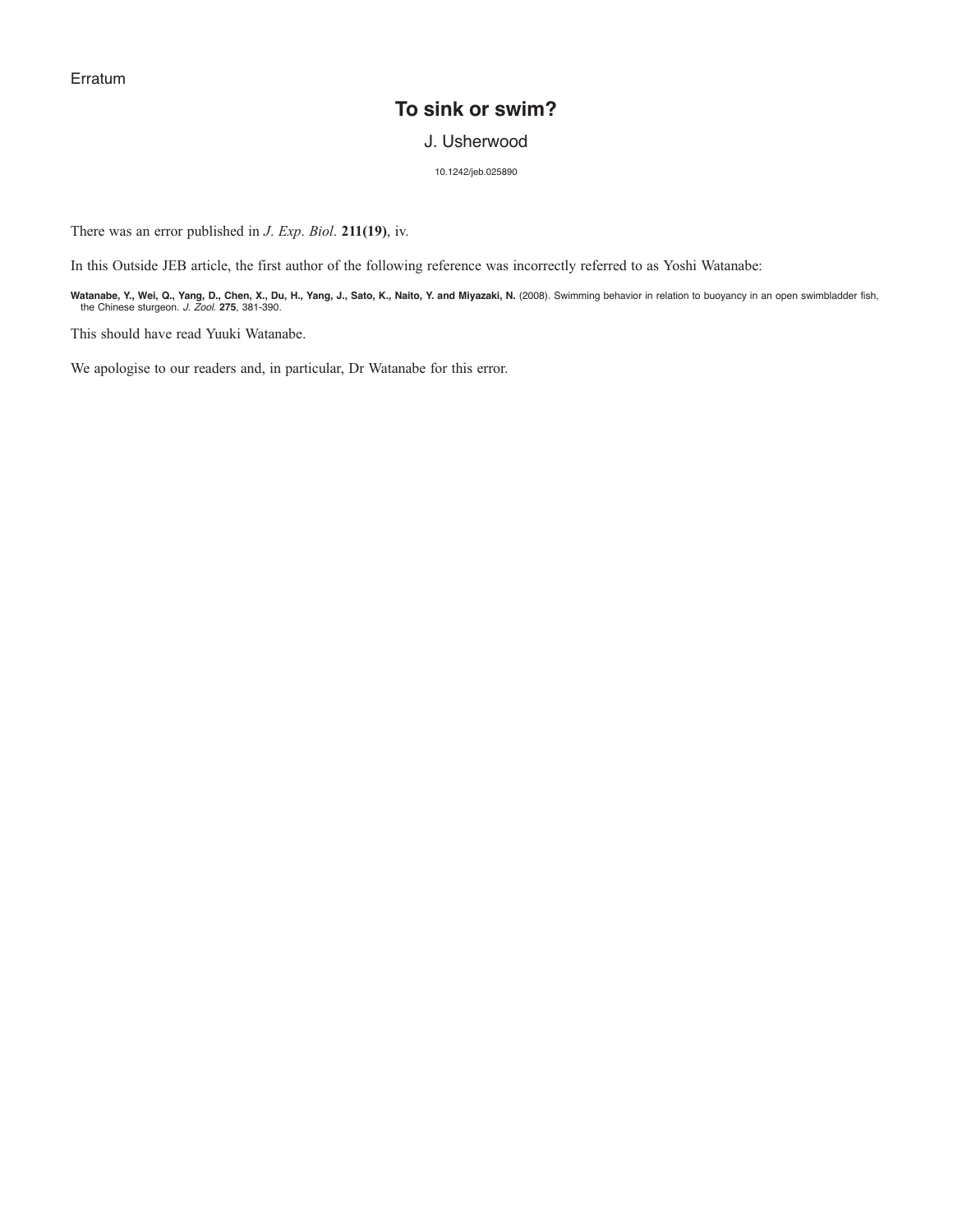# **Outside DEB**

iii



# **MYONUCLEI ARE NOT LOST DURING MUSCLE ATROPHY**

We have all experienced the fact that skeletal muscles can change size. When we go to the gym and lift weights, our muscles get bigger. However, when we are lazy and stop working out, our muscles decrease in size. Such muscle shrinkage is termed disuse atrophy and, currently, the only way to build the muscle up again is to increase physical activity and nerve-evoked contractile activity. Muscles also deteriorate with numerous neuromuscular disorders that medical research is endeavoring to cure.

A change in muscle size normally results from an alteration of the size of the individual muscle cells (otherwise known as muscle fibers), which contain numerous nuclei (called myonuclei). The classical belief is that muscle cell size is closely correlated to the number of myonuclei, and that a reduction of muscle fiber size is accompanied by a regulated reduction (i.e. apoptosis) of myonuclei. Thus, a loss of nuclei during disuse atrophy implies that the recovery of muscle strength requires the nuclei to be replenished by muscle satellite cells (the muscle's stem cells). Further, this notion dictates that potential intervention and treatment therapies for neuromuscular disorders should involve activation of the satellite cells or interference of the apoptotic pathways. However, it is likely that the classical view of muscle disuse atrophy needs to be revised, given a recent publication by Jo Bruusgaard and Kristian Gundersen in *The Journal of Clinical Investigation*. **EXCREDIBNOTE ASSAUTE AND THE CONDUCT THE CONDUCT CONDUCTON DURING MUSCLE ATRO PHY We have all experienced the fact that skeletal manetase can change size. When we largy and if the wights, our muscles through the green fl** 

The team from the University of Oslo, Norway, decided to examine the phenomenon of muscle disuse atrophy using an *in vivo* time-lapse microscopy technique. First, the team stained myonuclei of both slow- and fast-twitch leg muscle fibers in live mice by transfecting the mice

protein (GFP) that localized to muscle nuclei. Subsequently, they inactivated the leg muscles of the mice by denervating the muscle by severing the sciatic nerve, blocking nerve impulses to the muscle with the voltage-gated sodium channel blocker tetrodotoxin, or mechanically unloading the muscle. Following these procedures, the team monitored changes in fiber size and number of myonuclei in the same muscle segment over several days and weeks.

Astonishingly, despite a greater than 50% reduction in the cross-sectional area of the muscle fibers following the inactivation techniques, the team did not observe any loss of myonuclei. Even though the muscle fibers were inactivated, by denervation, nerve impulse block or mechanical unloading, the number of myonuclei in individual muscle fibres did not decrease. Thus the team discovered that, in contrast with the classical belief, muscle nuclei are not lost during disuse. Indeed, the team observed high numbers of nuclei undergoing regulated reduction by apoptosis in inactive muscles, but the apoptosis was confined to the nuclei in satellite cells and surrounding stromal cells, not those situated inside the muscle fiber.

The team argues that their novel findings indicate that future therapeutic regimes for the treatment of muscle atrophy should focus on intracellular regulatory mechanisms related to protein degradation and synthesis, and not on the regeneration of myonuclei from stem cells. Nevertheless, the team cautions that their findings do not exclude the possibility that myonuclear apoptosis occurs after longer periods of disuse.

#### 10.1242/jeb.010991

**Bruusgaard, J. C. and Gundersen, K.** (2008). In vivo time-lapse microscopy reveals no loss of murine myonuclei during weeks of muscle atrophy. J. Clin. Invest. **118**, 1450-1457.

> **Jonathan A. W. Stecyk University of Oslo jonathan.stecyk@imbv.uio.no**

Ol<br>U t $\mathcal{C}_{\mathcal{P}}$ in 1999.<br>Provincia de la contrada de la contrada de la contrada de la contrada de la contrada de la contrada de la cont de J

E

**P**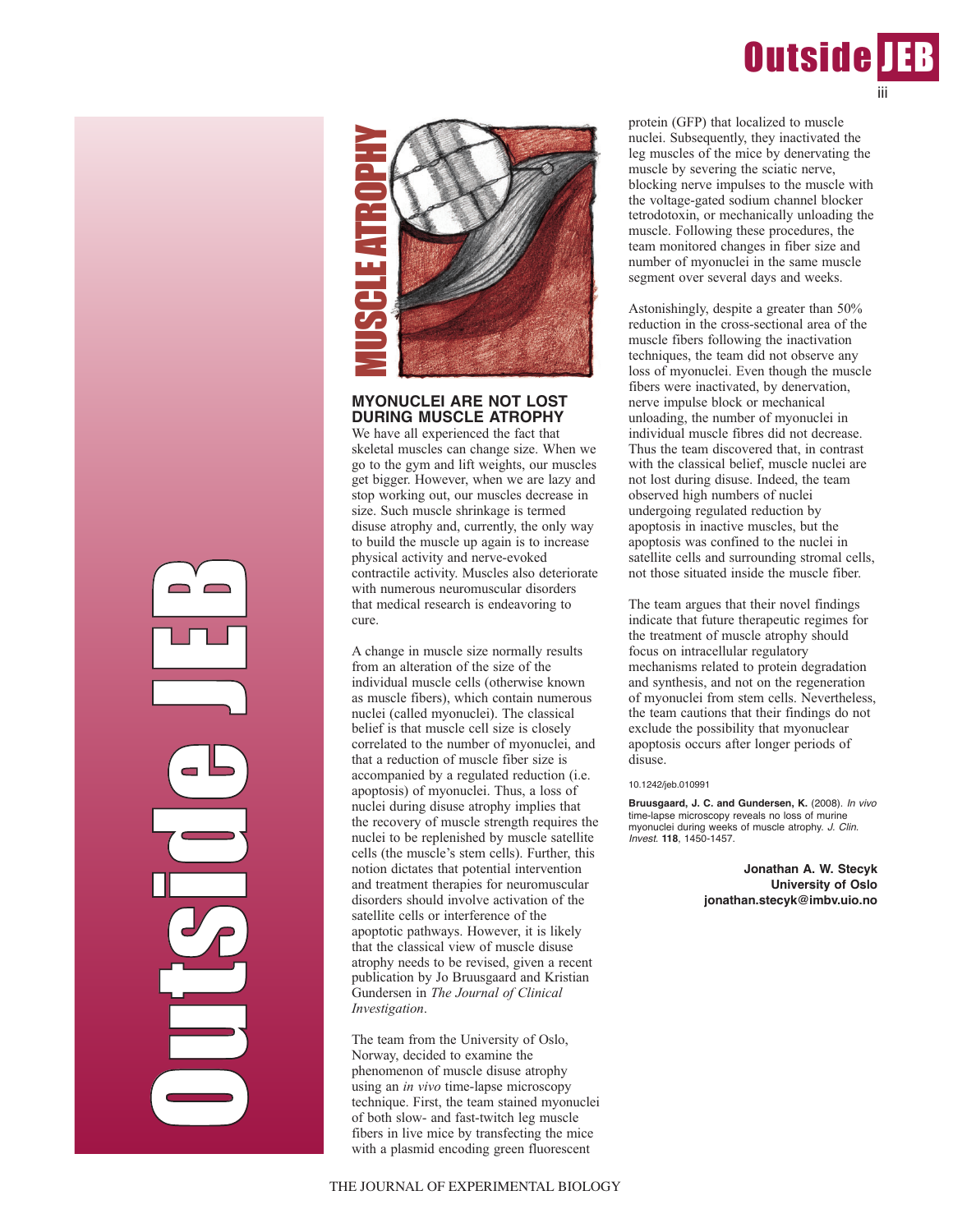



### **TO SINK OR SWIM?**

When the man on the street thinks of a sturgeon, he probably thinks of caviar. When a biologist considers this fish, he or she is likely to be struck by some character that can, crudely, be related to its 'primitive' or 'not quite finished evolving' state – that is, if you think of a goldfish as the 'target' of evolution. From the ridges of bony scales along the body to the tip of their asymmetrical tails, sturgeons appear stuck in the evolutionary past. Further, sturgeons possess 'almost' swim bladders, so controlling their buoyancy and depth in the water column presents some fascinating challenges. While more derived fish (such as goldfish) are capable of dynamically controlling their buoyancy by releasing or absorbing gas into their swim bladders, sturgeon have to suck in or blow out air to influence their overall body density. This has a number of potential implications, some of which were postulated over 40years ago by R. McNeil Alexander. However, these are only now being measured by a team of Japanese and Chinese researchers.

Yoshi Watanabe and colleagues attached data loggers recording the sturgeon's speed (*via* a little propeller), lateral acceleration (giving tailbeat frequency), pitch and depth. On one fish, a camera was also added to see whether the fish sat on the bottom. After being carried around by the fish for a while, these electronic packages were severed by a time-scheduled release mechanism. The packages floated to the surface, and transmitted a VHF radio signal to allow recovery.

The remarkable finding from these measurements is that there appear to be two distinct behavioural strategies, both of which may be influenced by the retention of the old fashioned swim bladder system. Of the seven fish (203h of data) measured, four fish swam near the water surface, continuously beating their tails, swimming

successively upward and downward, and occasionally popping up to the surface (rising with a body angle up to 80deg.) for a couple of seconds, probably taking a gulp of air. Given that the tailbeat frequency for a given speed during ascent and descent was broadly similar, it presumably took as much power to swim up as to swim down – so these fish appeared to be near neutral buoyancy.

In contrast, the remaining three sturgeons adopted a quite different strategy. For long periods, these fish remained quite still, sitting on the bottom of the river. Every 15–20min, these fish swam upwards, sometimes to the same level as the more active fish, but then glided back down with a nose-up inclination and without active swimming.

Both of these behaviours are consistent with the limitations of a primitive air sac system. The actively swimming group probably maintained the flotation benefits of the airsac through regular trips to the water surface, and gently swam up and down past a position of neutral buoyancy. Apart from the occasional forays to the surface, the active swimmers behaved as conventional midwater fish. The bottomdwelling group probably had little gas remaining in their air sacs, and always remained denser than water, effectively adopting the low-energy sit-and-wait strategy of flatfish and skates.

The motivation behind choosing which strategy to adopt – even whether sturgeons can easily move from one strategy to the other – is unclear at this stage. But, while sturgeons may be lagging behind goldfish in some respects, this study shows there is more than one way of surviving despite an outdated airsac design.

10.1242/jeb.011007

**Watanabe, Y., Wei, Q., Yang, D., Chen, X., Du, H., Yang, J., Sato, K., Naito, Y. and Miyazaki, N.** (2008). Swimming behavior in relation to buoyancy in an open swimbladder fish, the Chinese sturgeon. J. Zool. **275**, 381-390.

> **James Usherwood The Royal Veterinary College jusherwood@rvc.ac.uk**



## **CALCIUM: A KEY PLAYER IN RAPID COLD-HARDENING**

Some insects are capable of dramatically adjusting their cold tolerance over an extremely short period of time. Early studies in fruit flies showed that a brief pretreatment of an hour or two to a sub-lethal temperature allowed these individuals to survive what would have otherwise been a lethal cold exposure. The result of this work was the discovery of a groundbreaking physiological response, termed 'rapid cold-hardening'. Later work showed that isolated cell and tissue samples also possessed the capacity for rapid coldhardening and discounted the role of the central nervous system as a major regulator of the speedy response. Subsequently, many researchers have sought to explain the mechanisms involved in this swift alteration of lethal low temperatures. Are there common cellular stress pathways responsible for rapid cold-hardening? What are the cellular triggers responsible for generating this response?

Nicholas Teets and co-workers from David Denlinger's laboratory at Ohio State University and Rick Lee's research group at Miami University teamed up to tackle some of these challenging questions. For this work, the team used larvae of a midge, *Belgica antarctica*, collected from Antarctica during a summer field season and shipped back to the lab at Miami University. Next, the team performed a series of whole animal, *in vivo* and *in vitro* experiments to elucidate several questions related to the rapid cold-hardening (RCH) response. Specifically, the team asked whether RCH occurs *in vitro* at the cellular and tissue levels and whether calcium is necessary to generate this response.

First, the team reconfirmed that *B. antarctica* produces a typical RCH response: 1h at –5°C increased the insects' survival from less than 10% after 24h at  $-20$ °C to 70%, while survival at  $-15$ °C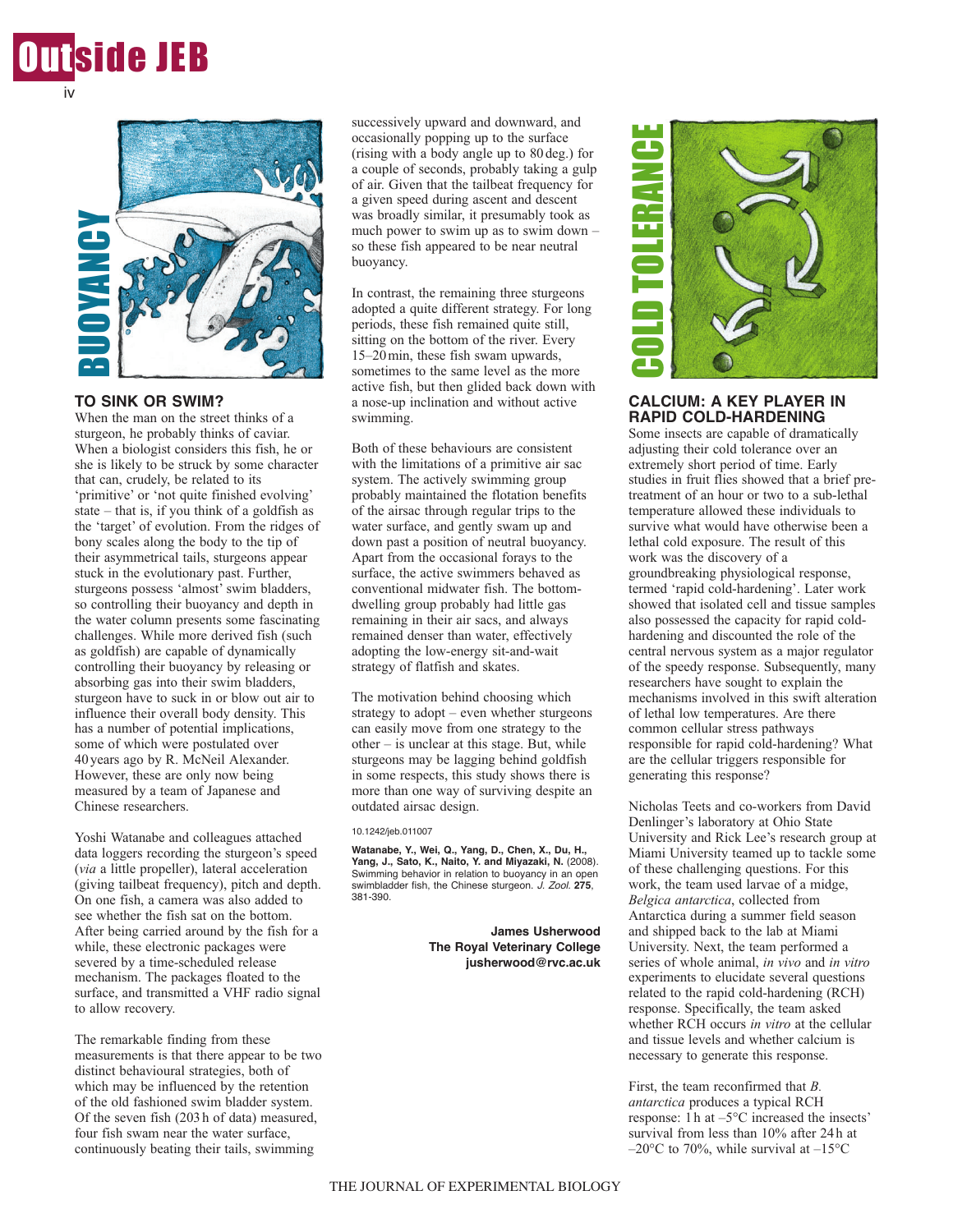# **Outside DEB**

v

increased from ~55% to ~85%. Second, the isolated tissues from the fat body, midgut and Malpighian tubules retained the RCH response and cell survival improved under potentially lethal conditions. Using viability assays that discriminately stain damaged and normally functioning cells, Teets and his co-workers showed that cold sensing and RCH occur at the cellular level in this insect.

Next, the team demonstrated that calcium played an important role in the RCH responses. When calcium was blocked the RCH response was significantly suppressed. Finally, a calmodulin inhibitor reduced cell survival during cold treatments, further supporting the functional importance of calcium as a secondary messenger in the RCH response.

Calcium has already been demonstrated to be an important cellular messenger in cold stress responses over long time scales in other organisms, as well as functioning in a number of important downstream pathways including the regulation of gene expression and subsequent protein synthesis. The results of this study extend this information into insects and clearly show that calcium plays an important role in RCH of insects. Furthermore, it shows that calcium probably acts as a key first step in a line of complex responses. With the results of this neat study the precise cellular responses and how these are fine-tuned to meet the animal's needs are beginning to be mapped out in detail. These results have significant implications for understanding how insects can rapidly adjust thermal tolerances in their ever-changing environment.

#### 10.1242/jeb.011015

**Teets, N. M., Elnitsky, M. A., Benoit, J. B., Lopez-Martinez, G., Denlinger, D. L. and Lee, R. E., Jr** (2008). Rapid cold-hardening in larvae of the Antarctic midge Belgica antarctica: cellular cold-sensing and a role for calcium. Am. J. Physiol. Regul. Integr. Comp. Physiol. **294**, R1938-R1946.

#### **John S. Terblanche Stellenbosch University jst@sun.ac.za**



### **NEURONAL CONTROL OF CELLULAR HEAT SHOCK RESPONSE IN NEMATODES**

Temperature is one of the most pervasive factors that affect biological systems. Thus, it is not surprising that almost all organisms have evolved mechanisms to sense and respond to changes in environmental temperature. Indeed, the ability to seek out optimal temperatures for growth and reproduction is a common trait among ectothermic organisms. For most biological processes there is a narrow range of optimal temperatures outside of which efficiency steeply declines. Temperatures only a few degrees outside the normal range for a species may lead to direct damage of cellular machinery. Almost all cells possess the intrinsic ability to elicit a heat shock response (HSR) to protect their proteins and other macromolecules from heat stress. This response includes the production of a highly conserved group of molecular chaperones called the heat shock proteins. However, the mechanisms that regulate and integrate a cellular HSR into a HSR at the tissue and organismal level have received little attention. Veena Prahlad and colleagues at Northwestern University set out to investigate the role of temperature sensing by thermosensory AFD neurons in regulating the cellular HSR in the nematode worm *C. elegans*.

To investigate the role of the AFD neurons in the cellular HSR, they raised wild-type and mutant worms that lacked functional AFD neurons at 20°C and then exposed them to a transient heat shock of 30 or 34°C for 15min. After allowing the worms to recover for 2h, they measured the total amount of mRNA for a major heat shock protein (cytoplasmic hsp70) in the whole worms. They also investigated the location of hsp70 expression within a worm using a green fluorescent protein reporter.

The team found that mutant worms lacking functional AFD neurons had significantly

reduced levels of hsp70 mRNA compared with the wild-type worms following the heat shock regimen. All mutant worms' cells produced less hsp70 mRNA in the absence of AFD thermosensing, despite retaining the HSR cellular machinery. The attenuated HSR in these worms also led to a lower tolerance of heat stress. Further, the team illustrated that this affect was temperature specific by eliciting a full-scale HSR in mutant worms that lacked functional AFD neurons by exposing them to the heavy metal cadmium, which is known to induce a HSR in the cells of a variety of organisms.

Prahlad and the team also explored whether the worm's metabolic state influences the HSR by repeating their experiments in either the presence or the absence of dauer hormone. High amounts of dauer hormone are produced when population densities are high and food becomes limited. The hormone signals larvae to enter a state of metabolic dormancy to await more favourable conditions. When exposed to heat shock in the presence of dauer hormone, the wild-type worms responded with an attenuated HSR. However, the worms that lacked functional AFD neurons produced a HSR that exceeded that of control wild-type worms. Based on this unexpected result, the team suggest that information on the nematode's metabolic state is integral to the regulation of the organismal HSR, and that thermal and metabolic inputs are responsible for mutually down regulating the HSR.

Prahlad and colleagues have illustrated that the cellular HSR is not regulated within each cell of *C. elegans* in response to temperature stress, but is instead regulated by the thermosensory AFD neurons. Their results are consistent with a model that integrates metabolic and thermosensory signals to generate an organismal-level HSR. The authors suggest that the AFD neurons must be communicating with individual cells in the nematode's body *via* an unidentified extracellular signalling molecule because these neurons do not directly innervate the cells that respond to heat stress with a HSR.

#### 10.1242/jeb.011023

**Prahlad, V., Cornelius, T. and Morimoto, R. I.** (2008). Regulation of the cellular heat shock response in Caenorhabditis elegans by thermosensory neurons. Science **320**, 811-814.

> **Jason E. Podrabsky Portland State University jpod@pdx.edu**